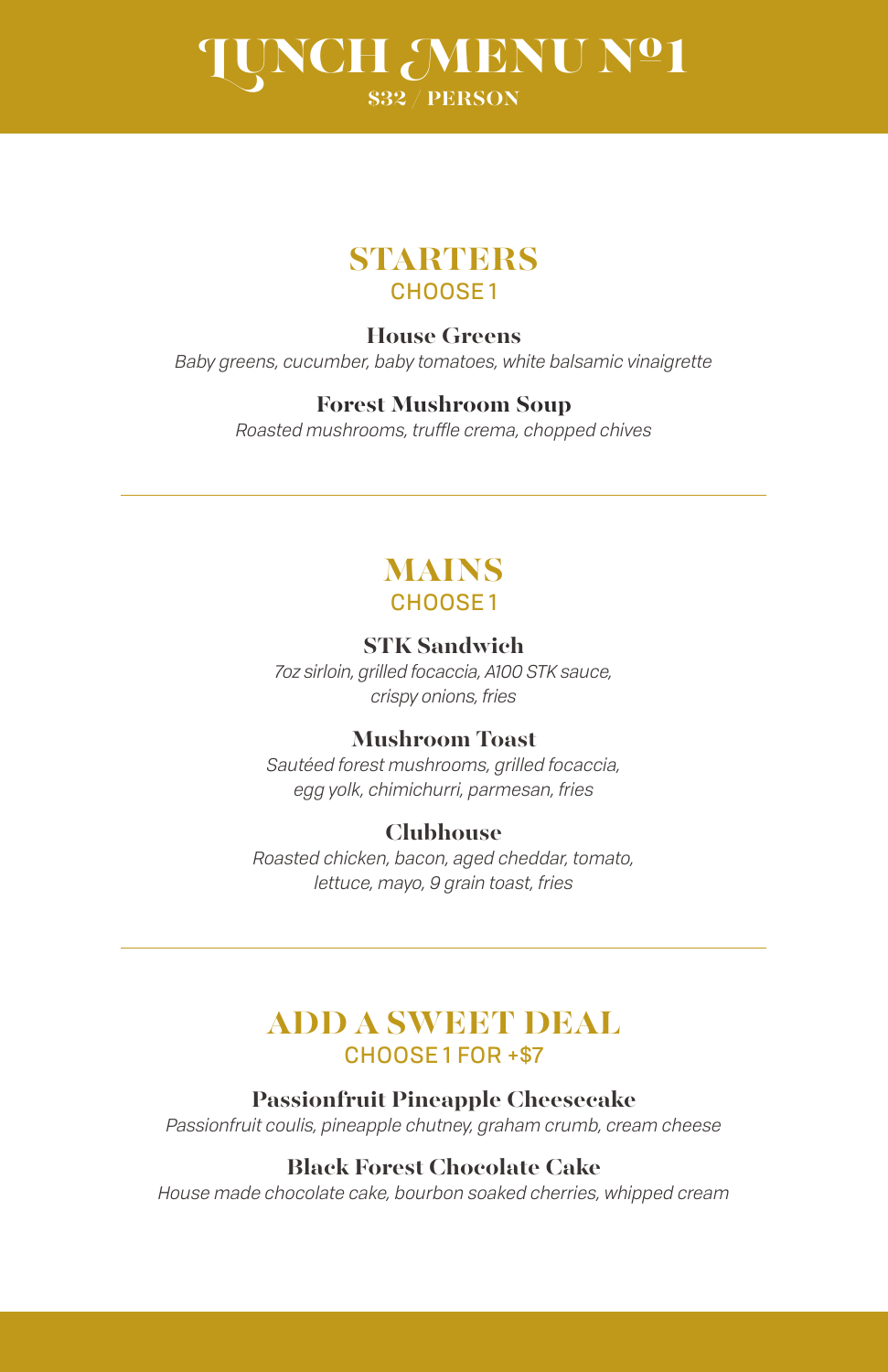# LUNCH MENU Nº2 **\$38 / PERSON**

# **STARTERS** CHOOSE 1

# **House Greens**

*Baby greens, cucumber, baby tomatoes, white balsamic vinaigrette*

# **Forest Mushroom Soup**

*Roasted mushrooms, truffle crema, chopped chives*

# **MAINS** CHOOSE 1

# **Bison Meatloaf**

*Bacon wrapped Alberta Bison, crispy fingerling potatoes, LUX BBQ sauce, seasonal vegetables*

# **Salmon**

*Grilled Atlantic salmon, pomme purée, herb oil, seasonal vegetables*

# **Roasted Chicken**

*Oven roasted chicken, fingerling potatoes, charred lemon, au jus, seasonal vegetables*

# **Mushroom Ravioli**

*Sautéed forest mushrooms, truffle crema, shaved grana padano parmesan*

# **ADD A SWEET DEAL**  CHOOSE 1 FOR +\$7

### **Passionfruit Pineapple Cheesecake**

*Passionfruit coulis, pineapple chutney, graham crumb, cream cheese*

### **Black Forest Chocolate Cake**

*House made chocolate cake, bourbon soaked cherries, whipped cream*